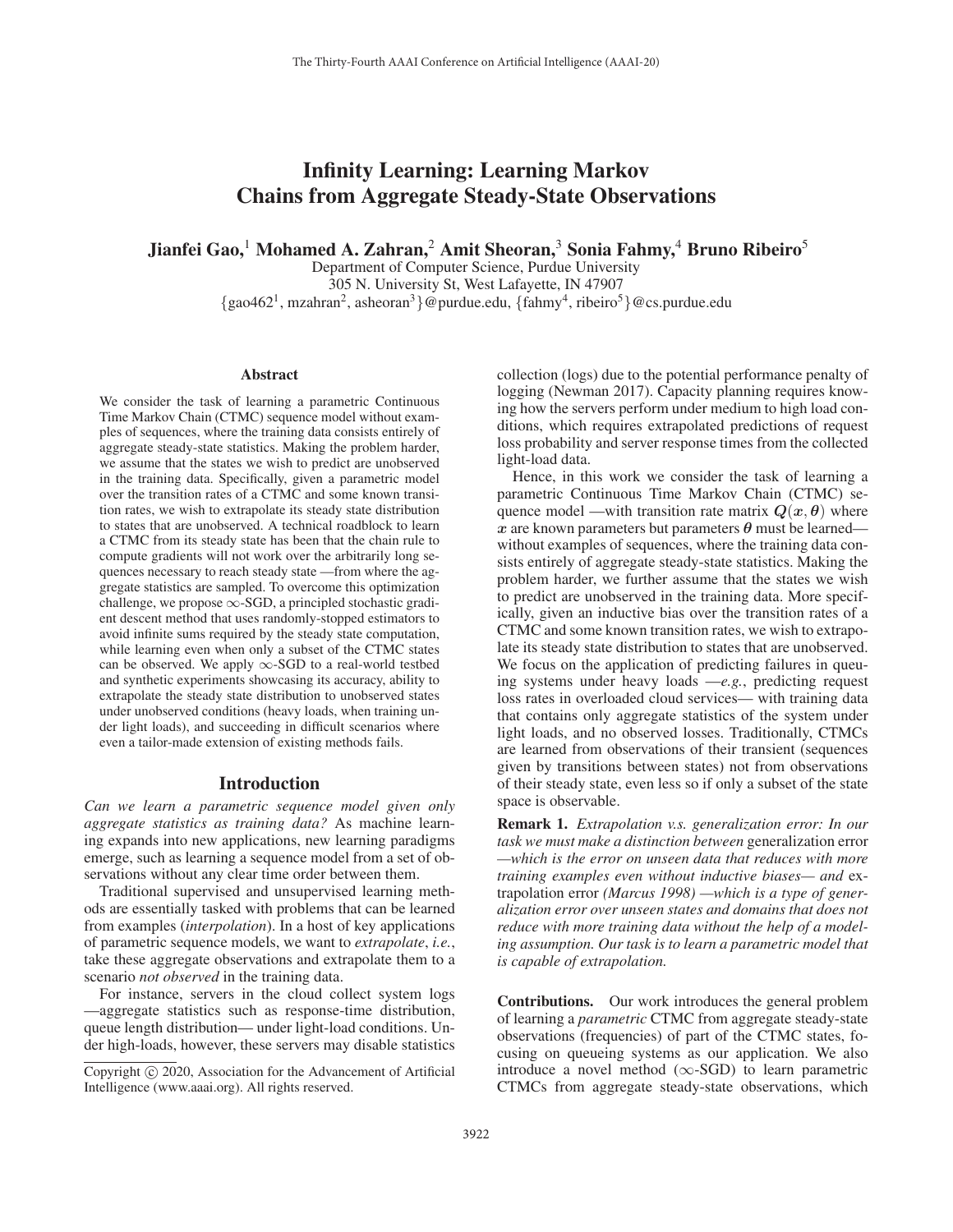work even if the observations are over a restricted set of states. Our approach,  $\infty$ -SGD, is a novel, theoretically principled, optimization approach that, among other things, uses randomly-stopped estimators (McLeish 2011). In our experiments  $\infty$ -SGD finds significantly better maximum likelihood estimates than the baselines in real testbed and synthetic scenarios, both for the training and test data. We also see that ∞-SGD can successfully extrapolate from training data under light queueing loads to predictions under heavy loads. We expect  $\infty$ -SGD to be a useful tool in applications that collect aggregate statistics but need to learn parametric CTMCs.

# **Preliminaries**

Consider a stationary and ergodic Continuous-Time Markov Chain (CTMC)  $\mathcal{Y} = (\mathbf{Y}_{\tau})_{\tau \geq 0}$  over a finite state space S, where  $Y<sub>\tau</sub>$  is the state of the Markov chain at time  $\tau$ . The CTMC is governed by Kolmogorov's Forward Equation

$$
\frac{\partial}{\partial \tau} \mathbf{p}_{x,\theta}(\tau)^{\mathsf{T}} = (\mathbf{p}_{x,\theta}(\tau))^{\mathsf{T}} \mathbf{Q}(x,\theta), \tag{1}
$$

where  $Q(x; \theta)$  is a transition rate matrix parameterized by both *x* (a vector of observed parameters, *e.g.*, request rate) and  $\theta$  (a vector of hidden parameters),  $\mathbf{p}_{x,\theta}(\tau)$  is a column vector of dimension  $|\mathbb{S}|$ , with  $Pr[\mathbf{Y}_{\tau} = i] = \mathbf{p}_{\boldsymbol{x},\boldsymbol{\theta}}(\tau)_i$  as the probability of being at state  $i \in \mathbb{S}$  at time  $\tau \geq 0$ , given that *Y* starts at state *j* ∈ S with probability  $Pr[Y_0 = j] = p(0)$ *j*.

The transition rate matrix  $Q(x, \theta)$  is such that for  $i \neq j$ ,  $(Q(x, \theta))_{ij} \geq 0$  describes the rate of the process transitions from state i to state j. The diagonal  $(Q(x, \theta))_{ii}$  is such that each row of  $Q(x, \theta)$  sums to zero, irrespective of the values of  $x$  and  $\theta$ . Because  $\mathcal Y$  is stationary and ergodic, the solution to Equation (1) implies a unique steady state distribution  $\pi(x, \theta) = \lim_{\tau \to \infty} p_{x, \theta}(\tau).$ 

**Parameterized transition rate matrix**  $Q(x, \theta)$ **.** We exemplify  $Q(x; \theta)$  with one of the simplest CTMCs: the birthdeath process (BD). BD has two parameters: the request (birth) rate  $x = (\lambda)$  and the service (death) rate  $\theta = (\mu)$ . The transition rate matrix is

$$
\mathbf{Q}(\mathbf{x};\boldsymbol{\theta}) = \begin{bmatrix} -\lambda & \lambda & 0 & \cdots & 0 \\ \mu & -(\mu + \lambda) & \lambda & \cdots & 0 \\ 0 & \mu & -(\mu + \lambda) & \cdots & 0 \\ \vdots & \vdots & \vdots & \ddots & \vdots \\ \cdots & \cdots & \cdots & \cdots & -\mu \end{bmatrix},
$$

where request rate  $\lambda$  is known but the service rate  $\mu$  needs to be learned. In our work,  $Q(x, \theta)$  can be significantly more complex, as we only assume  $Q(x, \theta)$  is differentiable w.r.t. *θ*. More generally, we can have an  $n \times n$  matrix

$$
Q(x; \theta) = \begin{bmatrix} -\sum_{i \neq 1} f_{1,i}(x, \theta) & f_{1,2}(x, \theta) & \cdots & f_{1,n}(x, \theta) \\ f_{2,1}(x, \theta) & -\sum_{i \neq 2} f_{2,i}(x, \theta) & \cdots & f_{2,n}(x, \theta) \\ \vdots & \vdots & \ddots & \vdots \\ f_{n,1}(x, \theta) & f_{n,2}(x, \theta) & \cdots & -\sum_{i \neq n} f_{n,i}(x, \theta) \end{bmatrix},
$$

for some appropriate set of functions  $\{f_{i,j}\}_{i,j}$  of *x* and  $\theta$ (whose image must be in  $[0, \infty)$ ).

Learning task. Consider learning *θ* from a set of steadystate observations from a subset  $\mathbb{S}' \subseteq \mathbb{S}$  of the states of the CTMC  $Y$ . That is, even though  $Y$  evolves over  $\mathbb{S}$ , the observations from states in  $\overline{S}' = S \ S'$  are unavailable to us<br>  $-e \sigma$  consider a system that disables statistics collection —e.g., consider a system that disables statistics collection (logs) when it reaches a set of *system overload* states  $\overline{S}'$ .

*Training data:* Our training data consists of M time windows from which we have observed aggregate steady state data:  $\mathcal{D} = \{(\boldsymbol{x}_m, \boldsymbol{y}_m)\}_{m=1}^M$ , where  $y_{m,j} \equiv (\boldsymbol{y}_m)_j$  is the number of steady state observations of state  $j \in \mathbb{S}'$  at the m-th time window.

*Loss function:* The minimum negative log-likelihood of the model must be conditioned on only observing states of S' in steady state (i.e.,  $\tau \to \infty$ ),

$$
\theta^* = \arg\min_{\theta} \sum_{m=1}^M \mathcal{L}(\mathbf{y}_m, \lim_{\tau \to \infty} \mathbf{p}_{\mathbf{x},\theta}(\tau)), \qquad (2)
$$

where

$$
\mathcal{L}(\boldsymbol{y}, \boldsymbol{\pi}) = -\sum_{j \in \mathbb{S}'} y_j \log \left( \frac{\boldsymbol{\pi}_j}{\sum_{j' \in \mathbb{S}} \boldsymbol{\pi}_{j'}} \right), \tag{3}
$$

such that the denominator ensures the observations are conditioned on only observing states in  $\mathbb{S}'$  —a detailed description of the math behind this conditional can be found in Meyer (1989).

In theory, we could optimize  $\theta$  in Equation (2) via gradient descent but the derivative of Equation (2) w.r.t. *θ* requires computing the derivative of the steady state  $\lim_{\tau \to \infty}$  **p**<sub>*x*</sub>, $\theta$ </sub>( $\tau$ ), which is challenging as our steady state distribution does not have a closed-form expression.

The identifyability of *Q* is irrelevant to our task: In our task, we wish to predict the steady-state distribution of unobserved states from samples from the steady state of observed states. Specifically, we wish to extrapolate those predictions such that we can predict these steady state distributions even when the observed parameters, *x* of  $Q(x, \theta)$  change. Because there are infinitely many *Q* that can give the same correct steady state distribution predictions (see Supplementary Material A1), it is irrelevant to us knowing whether we recovered the "true" *Q*. In fact, in our formulation there is no notion that we can ever learn a "true" *Q*. We only care if it gives the correct steady state distribution.

Next, we review the related work.

# Related Work

*Inverting an MC steady state.* Bernstein and Sheldon (2016) is one of the most closely related works, showing an estimator for an existing optimization approach from econometrics, Conditional Least Squares (CLS) (Miller 1952; Van Der Plas and others 1983; Kalbfleisch and Lawless 1984), which can be used to learn a Markov chain from aggregate statistics. This approach, however, is not designed to learn a parametric model (our  $Q(x, \theta)$  needs derivatives w.r.t.  $\theta$ ) and thus, cannot extrapolate to unobserved states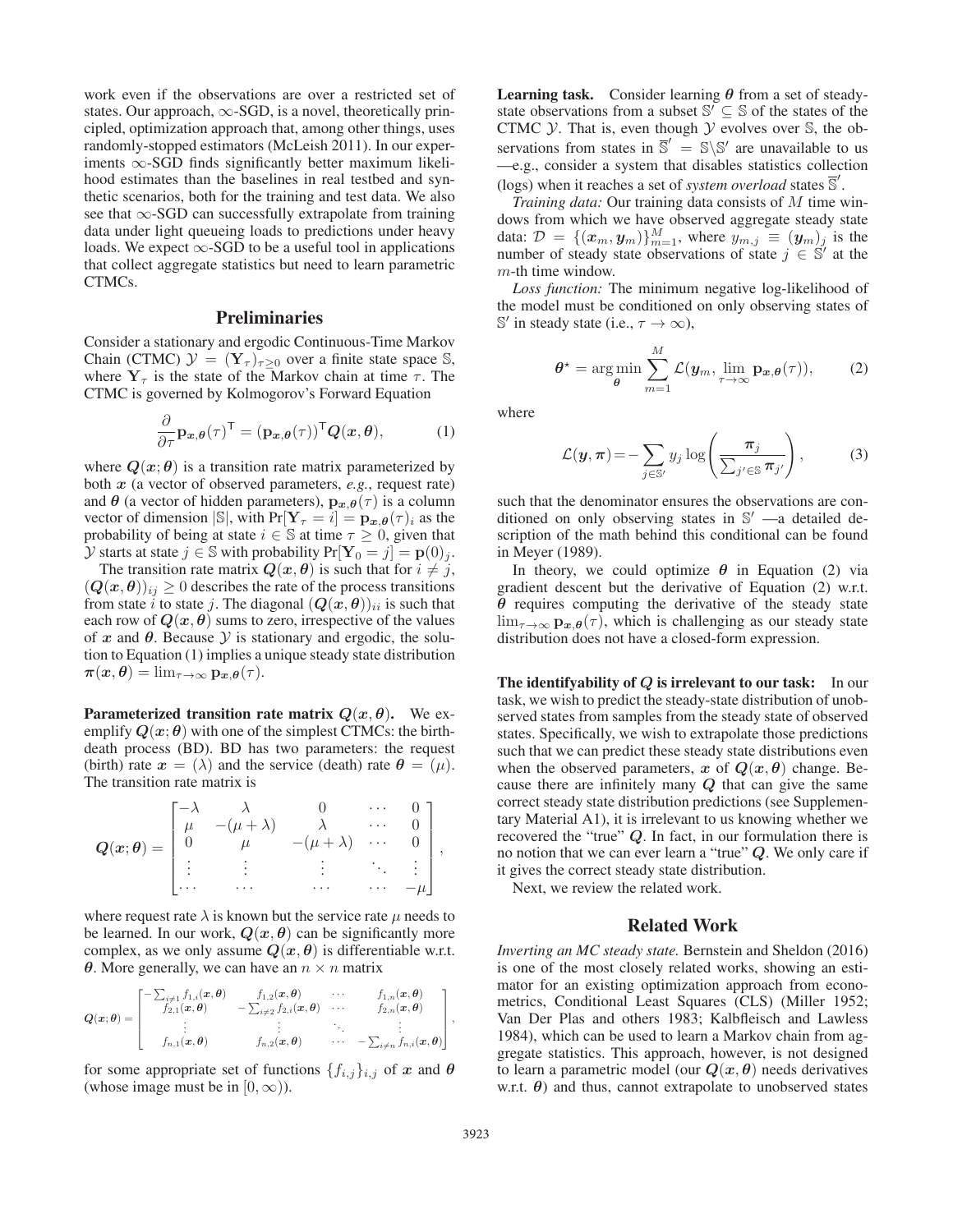in the training data. Moreover, our Markov chain is not homogeneous across observation time windows, requiring *x* to also change, which conflicts with the assumptions in CLS.

Maystre and Grossglauser (2015) and Ragain and Ugander (2016) are the also closely related works, which learn the transition rates of a Plackett–Luce-type model CTMC from samples of its stationary distribution. In an earlier work, Kumar et al. (2015) learns a discrete-time Markov chain model similar to the Plackett–Luce's model in the context of Web navigation. These earlier works, however, make domainspecific assumptions on *Q* that make computing  $\pi$  from *Q* trivial. We consider a general parametric  $Q(x, \theta)$  that may have no trivial solution.

Hashimoto, Gifford, and Jaakkola (2016) uses far-apart observations of a MC to learn transition probabilities, and Pierson et al. (2018) uses cross-sectional data to learn a temporal model; these works are focused on specific diffusion processes. Our problem is also related to the more general problem of learning over distributions Szabó et al. (2016), which in our scenario requires a solution designed for the task.

Randomly stopped estimators have been used in unrelated machine learning tasks (Xu, Srivastava, and Sutton 2019) and (Filippone and Engler 2015), with significantly different tasks and estimators than ours. Applying randomly stopped estimators is mostly about proving that a specific estimator gives finite-variance estimates.

*Queueing systems.* Cloud computing has transformed IT operations and management by deploying services on commodity hardware in public or private data centers, saving millions of dollars in both capital and operational expenses (Armbrust et al. 2010; ETSI 2014). The savings in operational expenses can only be attained if the allocation of compute, memory, networking and storage resources scales based on the workload (Cao et al. 2018; Amazon 2019; Google Cloud 2019). A key problem in this elastic scaling is anticipating overload and failures in order to proactively allocate and initialize additional resources. This prediction needs to be done without sufficient data on overload and failures (Weiss and Hirsh 1998). Fortunately, several novel cloud computing services can be modeled by queueing systems (Yang et al. 2009; Khazaei, Misic, and Misic 2012). Existing approaches, however, require knowing the transition rate matrix rather than learning it from aggregate observations (as we do).

# Learning Transition Rates from Aggregate Steady State Metrics

In this section, we will describe why a good parametric model of  $Q$  is key to learn a  $\theta^*$  that can predict the steady state distribution of the states  $\overline{S}' = S \setminus S'$  that are not ob-<br>served from the states that are observed S' We will then inserved from the states that are observed  $\mathbb{S}'$ . We will then introduce a few naïve methods to learn  $\theta^*$  from Equation (2) and show they are unsuitable for learning accurate CTMC transition rates, including an extension of BPTT. Finally, we will propose a novel approach to learn  $\theta^*$  that is significantly more accurate and more computationally efficient than the naïve approaches.

For the ease of notation, sometimes we abbreviate transition rate matrix that  $Q \equiv Q(x, \theta)$  and we may denote  $(Q(x, \theta))_{ii}$  by  $q_{ii}$ .

The need for a good parametric model of *Q*: Without tied parameters in  $Q$  through  $\theta$ , the steady state distribution would be flexible enough to make  $\pi_i$ ,  $\forall i \in \mathbb{S}'$ , and  $\pi_j$ ,  $\forall j \in$  $\overline{\mathbb{S}}$ , have arbitrarily different probabilities. This would make it impossible to correctly extrapolate the observed data and predict  $\pi_j$  for observations of states in  $\overline{S}'$ . An example is provided in Supplementary Material A1.

Lagrangian multipliers (*e.g.*, Conditional Least Squares) **are undesirable.** To solve Equation (2),  $t \gg 1$ , we can add the condition  $\pi^{T} O(r, \theta) = 0$  as a Lagrangian multiadd the condition  $\pi^T Q(x, \theta) = 0$  as a Lagrangian multiplier as if  $\pi$  are extra learnable parameters. Then, the loss function is redefined as

$$
-\sum_{j\in\mathbb{S}'}y_j\log\left(\lim_{t\to\infty}\frac{\pi_j}{\sum_{j'\in\mathbb{S}'}\pi_{j'}}\right)+\lambda\|\boldsymbol{\pi}^{\mathsf{T}}\boldsymbol{Q}(\boldsymbol{x},\boldsymbol{\theta})\|,\tag{4}
$$

 $\lambda > 0$ , which is the Conditional Least Squares (Miller 1952) for a CTMC, a regularization applied the definition of a steady-state distribution. We found, however, that this approach is very challenging by design, since  $\pi$  is a function of  $x$  and  $\theta$ , and  $x$  varies in the training data. Hence, the Lagrangian multiplier  $\lambda$  depends on the loss function (which is conditional) and on  $x$  and  $\theta$ , a challenging task.

Moreover, if we assume a constant  $\lambda$ , the resulting approach needs to work as as a bi-level optimization procedure (Bhatnagar and Borkar 1998; Colson, Marcotte, and Savard 2007). In computing the derivatives of the loss w.r.t.  $\theta$ , there is essentially no connection between the data  $({y_j}_{j \in S'})$  and  $\theta$ , which is the reason why the approach fails. Fixing these Lagrangian multiplier issues is future work.

#### Solution through Uniformization and Chain Rule

Our first step to a solution is to *uniformize* the Markov chain *Q* in order to transform the CTMC of Equation (1) into a discrete-time Markov chain (DTMC) with probability matrix  $P(Q(x, \theta))$  as described below (Jensen 1953). Hence, we will see that an approximation of the steady-state distribution can obtained by recursively applying  $P(Q(x, \theta))$ , and the derivative of this recursive application of the transition probability can be obtained via chain rule.

**Definition 1** (Uniformized Markov Chain). *Let*  $Q(x, \theta)$ *be a stationary and ergodic CTMC. We define a set of Chapman-Kolmogorov equations representing the CTMC at the events (arrivals) of a Poisson process with rate*  $\gamma(x, \theta) > \max(-diag(Q(x, \theta)))$ . The distribution after  $t \geq 0$  *of these events is* 

$$
\mathbf{p}^{(events)}(t; \mathbf{x}, \boldsymbol{\theta})^{\mathsf{T}} = \mathbf{p}^{(events)}(0)^{\mathsf{T}} \boldsymbol{P}(\boldsymbol{Q}(\mathbf{x}, \boldsymbol{\theta}))^t, \quad (5)
$$

*where* **<sup>p</sup>***(events)*(0) *is some initial distribution and*  $P(Q(x, \theta)) = I + Q(x, \theta) / \gamma(x, \theta)$ , where *I* is the *identity matrix.*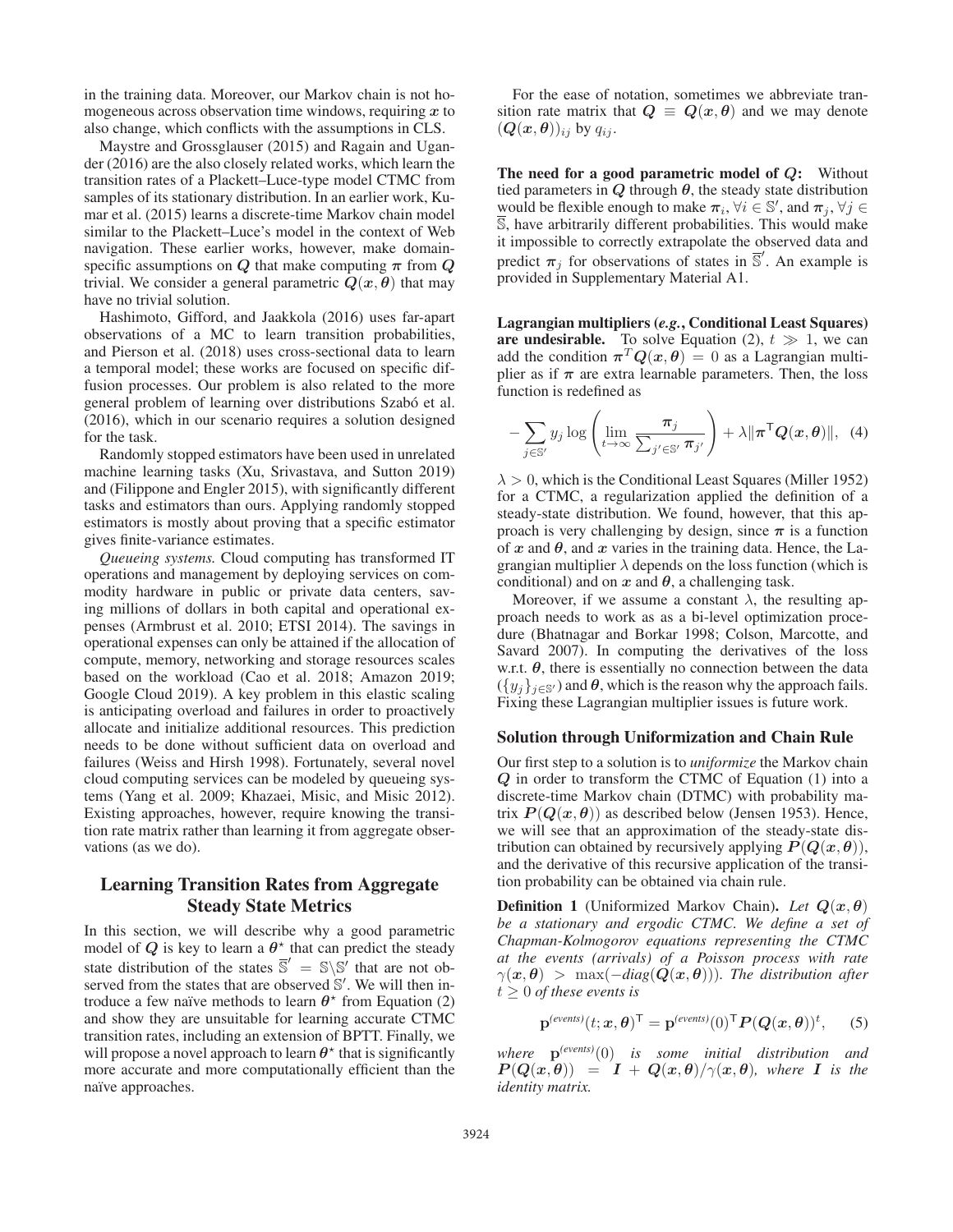By construction, since  $Y$  is ergodic and has a steady state  $\pi$ , the Markov chain described by  $P(Q(x, \theta))$  has the same steady state as the CTMC described by  $Q(x, \theta)$  (Jensen 1953), *i.e.*, for  $\mathbf{p}_{x,\theta}(\tau)$  as described in Equation (1),

$$
\pi(x,\theta) = \lim_{\tau \to \infty} \mathbf{p}_{x,\theta}(\tau) = \lim_{t \to \infty} \mathbf{p}^{(\text{events})}(t;x,\theta)
$$

$$
= \lim_{t \to \infty} (\mathbf{p}^{(\text{events})}(0)^\top P(Q(x,\theta))^t)^\top. \tag{6}
$$

Note that  $(P(Q(x, \theta))^{t})_{ij}$  is the probability that the CTMC<br>starts at state *i* and reaches state *i* after  $t > 0$  events of the starts at state i and reaches state j after  $t \geq 0$  events of the Poisson process with rate  $\gamma(x, \theta)$  given by Definition 1.

In what follows, we sometimes denote the probability matrix as  $P \equiv P(Q(x, \theta))$  and steady state distribution as  $\pi \equiv \pi(x, \theta) \equiv \pi(P(Q(x, \theta))).$ 

Chain rule to learn *θ* from a steady-state approximation. Learning  $\theta^*$  in Equation (2) through gradient descent can be approximated for a large enough value of  $t^* \gg 1$  through the chain rule (Werbos 1990). The derivative of the loss in the chain rule (Werbos 1990). The derivative of the loss in Equation (2) is

$$
\frac{\partial \mathcal{L}(\mathbf{y}, \mathbf{p}^{(\text{events})}(t^{\star}; \mathbf{x}, \boldsymbol{\theta}))}{\partial \theta_k} = \sum_{\substack{i \neq j, \\ i,j \in \mathbb{S}}} \left( \frac{\partial \mathcal{L}(\mathbf{y}, \mathbf{p}^{(\text{events})}(0)^{\mathsf{T}} \mathbf{P}^{t^{\star}})}{\partial (\mathbf{P}^{t^{\star}})_{ij}} \frac{\partial (\mathbf{P}(\mathbf{Q}(\mathbf{x}, \boldsymbol{\theta}))^{t^{\star}})_{ij}}{\partial \theta_k} \right), \tag{7}
$$

In order to compute  $\partial (P(Q(x, \theta)))^{t^*}/\partial \theta_k$ , we have to re-<br>cursively apply the chain rule, which leads to a backpropacursively apply the chain rule, which leads to a backpropagation through time (BPTT)-style method.

*BPTT challenges.* Directly using BPTT, however, has both theoretical and practical barriers. The theoretical challenge is finding a large-enough value of  $t^*$  that allows  $P(Q(x, \theta))$ <sup>t</sup> to approximate the steady-state distribution<br>  $\pi(x, \theta)$  for any assignment of  $Q(x, \theta)$  that our optimization  $\pi(x, \theta)$  for any assignment of  $Q(x, \theta)$  that our optimization might find. The computational challenge is both of computational resources and of numerical precision.

The following definition gives a divide-and-conquer aid to the computational challenge of calculating BPTT over  $P(Q(x, \theta))^{t^*}$ :<br>Definition 2. (E)

Definition 2 (Divide-and-Conquer BPTT (DC-BPTT)). *As* $s$ ume  $t^* = 2^T$  *for some*  $T > 1$ *. Rather than backpropagating over*  $t^*$  *time steps* —which is difficult if  $t^*$  is large due to *ing over* t *time steps —which is difficult if* t *is large due to vanishing and exploding gradients—, we will use a divideand-conquer approach to reduce the backpropagation steps to*  $\log_2 t^{\bar{\star}} = T$ , by noting that

$$
\boldsymbol{P}^{2^T} = ((\boldsymbol{P}^{2^{T-2}})^2)^2 = (\cdots (\boldsymbol{P}^2)^2 \cdots)^2. \qquad (8)
$$

*That is, rather than multiplying an intermediate*  $P<sup>t</sup>$  *by*  $P$  *to obtain*  $P^{t+1}$ *, we multiply*  $P^{t}$  *by itself to obtain*  $P^{2t}$ *.* 

Computing  $P^{t^*}$ ,  $t^* = 2^T$  with  $T > 1$ , from Definition 2 more computationally efficient than the naïve  $t^*$  multiis more computationally efficient than the naïve  $t^*$  multiplications  $P \cdots P$  because the computation graph is a tree whose backpropagation paths from the root to the leaves give the same derivatives at the same tree height. Unfortunately, as we see in our experiments, DC-BPTT still fails in the most challenging tasks.

# Solution via Infinity Learning

An alternative to BPTT is to dive deeper into the chain rule equations and look for mathematical equivalences. Rather than using BPTT to compute the gradient  $\partial P(Q(x, \theta))^{t^*}/\partial \theta_k$ ,  $k \in \mathbb{S}$ , in Equation (7), we can make use of the following observation.

**Lemma 1.** Let  $Q(x, \theta)$  be a K-state transition ma*trix and*  $P(Q(x, \theta))$  *be its uniformized Markov Chain.*  $P(Q(x, \theta))^t$  *is the Markov chain after t steps where*  $t > 0$ *, then the gradients of*  $P^t$  *w.r.t.*  $\theta_k$  *is* 

$$
\nabla_{\theta_k}^{(t)} P(Q(x, \theta)) \equiv \frac{\partial P(Q(x, \theta))^t}{\partial \theta_k} \n= \sum_{l=1}^t P(Q(x, \theta))^{t-l} \frac{\partial P(Q(x, \theta))}{\partial \theta_k} P(Q(x, \theta))^{l-1},
$$
\n(9)

*where*

$$
\frac{\partial \boldsymbol{P}(\boldsymbol{Q}(\boldsymbol{x}, \boldsymbol{\theta}))}{\partial \boldsymbol{\theta_k}} = \sum_{ij} \frac{\partial \boldsymbol{P}(\boldsymbol{Q})}{\partial q_{ij}} \frac{\partial q_{ij}(\boldsymbol{x}, \boldsymbol{\theta})}{\partial \boldsymbol{\theta_k}}
$$

.

 $\sum_{l=1}^{\infty} P(Q(x, \theta))^{l-1}$  diverges for any valid *x* and  $\theta$ , it is not obvious that Equation (9) converges to a unique fixed The proof is in the Supplementary Material B1. Because point for  $t \to \infty$ . In what follows we show that the gradient in Equation (9) exists and is unique as  $t \to \infty$ :

Proposition 1 (Infinite Gradient Series Simplification). *Let Q be a K-state transition rate matrix of a stationary and ergodic MC. Equation* (9) *for*  $t \rightarrow \infty$ *, henceforth denoted*  $\nabla_Q^{(\infty)} P(Q) \equiv \lim_{t \to \infty} \nabla_Q^{(t)} P(Q)$ , exists and is unique and can be redefined as

$$
(\nabla_{\mathbf{Q}}^{(\infty)} \mathbf{P}(\mathbf{Q}))_{ij} \equiv \lim_{t \to \infty} \sum_{l=1}^{t} \left( \mathbf{P}^{t-l} \frac{\partial \mathbf{P}(\mathbf{Q})}{\partial q_{ij}} \mathbf{P}^{l-1} \right)
$$

$$
= \Pi \sum_{l=0}^{\infty} \frac{\partial \mathbf{P}(\mathbf{Q})}{\partial q_{ij}} \mathbf{P}^{l}, \qquad (10)
$$

*where* **Π** *is a matrix whose rows are the steady state distribution*  $\pi$ *. Note that the diagonal*  $i = j$  *is trivial to compute but should be treated as a special case.*

The proof in the Supplementary Material B2 shows that  $\nabla_Q^{(\infty)} P(Q)$  converges because the term inside the sum converges to a matrix of zeros as  $l \to \infty$ . Using Proposition 1 it is easy to prove that Equation (9) converges as  $t \to \infty$ .

While Proposition 1 shows that  $\nabla_Q^{(\infty)} P(Q)$  converges, evaluating the infinite sum in Equation (10) is challenging. Truncating the sum would make the gradient biased, deviating the fixed point solution of Equation (2). To circumvent the infinite sum in Equation (10), we propose  $\infty$ -SGD, a numerically stable stochastic gradient descent method that can optimize gradients with infinite sums —as long as the sum is a weakly convergent series. Our experiments show that  $\infty$ -SGD consistently outperforms BPTT in stability to hyperparameters in convergence rate, and in estimation accuracy.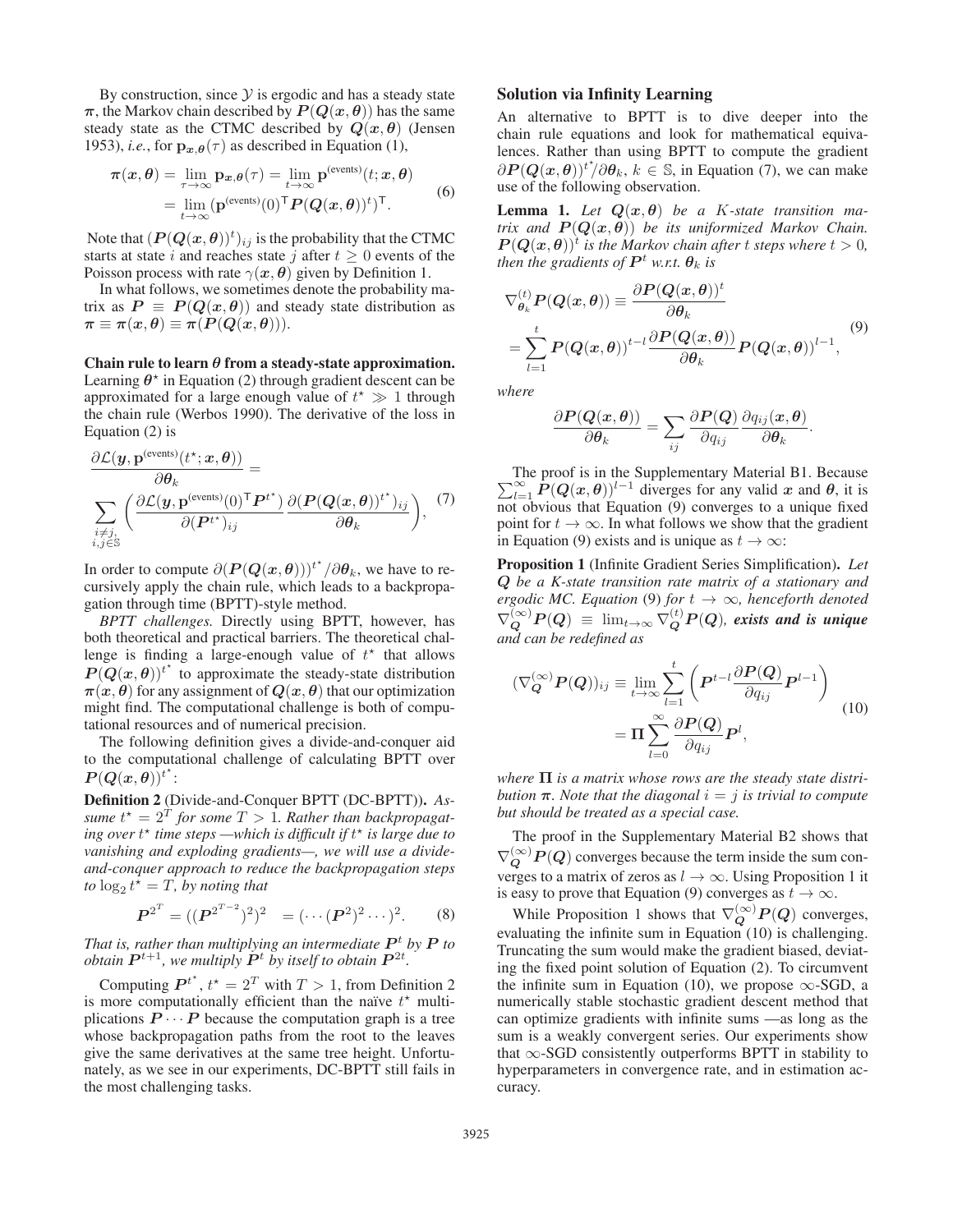Theorem 1 (Infinity Stochastic Gradient Descent (∞-SGD)). *Let Q be the transition rate matrix of a stationary and ergodic CTMC. Assume strictly positive values for the learnable parameters*  $\theta^{(h)}$  *at the h-th step of the optimization. Let*  $P(Q(x, \theta^{(h)}))$  *be its uni-*<br>formized transition probability matrix per Definition 1 *formized transition probability matrix per Definition 1. Let* <sup>L</sup>(*y*,*π*) *be as in Equation* (3)*. Reparameterize*  $\mathcal{L}(\mathbf{y}, \mathbf{x}, \theta^{(h)}) = \mathcal{L}(\mathbf{y}, \pi(\mathbf{x}, \theta^{(h)}))$  as the loss function with respect to  $\theta^{(h)}$ . Let  $X^{(h)} \sim$  Geometric $(p^{(h)})$ ,  $X^{(h)} \in \mathbb{Z}^+$ , be an independent sample of a Geometric distribution *be an independent sample of a Geometric distribution* with  $p^{(h)}$   $\langle \delta^{(h)}, \hat{w} \rangle$  *where*  $\delta^{(h)}$  *is the spectral gap of*  $P(Q(x, \theta^{(h)}))$ . Then, for  $0 < \epsilon \ll 1$  and for all learnable parameters  $\theta$ *parameters θ,*

*where*

$$
\nabla_{\theta_k} \tilde{\mathcal{L}}(\mathbf{y}, \mathbf{x}, \theta) = \sum_{ij} \sum_{mn} (\mathbf{p}^{(events)}(0))_m \left. \frac{\partial \mathcal{L}(\mathbf{y}, \boldsymbol{\pi})}{\partial \pi_n} \right|_{\boldsymbol{\pi} = \boldsymbol{\pi}(\mathbf{x}, \theta)}
$$

$$
\times \left. \pi(\mathbf{x}, \theta)_n \Gamma_{ijmn}(\mathbf{x}, \theta) \frac{\partial \mathcal{Q}(\mathbf{x}, \theta)_{ij}}{\partial \theta_k} \right|
$$

 $\bm{\theta}_k^{(h+1)} = \max \left( \bm{\theta}_k^{(h)} - \eta^{(h)} \nabla_{\bm{\theta}_k} \left. \tilde{\mathcal{L}}(\bm{y}, \bm{x}, \bm{\theta}) \right|_{\bm{\theta} = \bm{\theta}^{(h)}}, \epsilon \right),$ 

*with*  $h = 0, 1, \ldots$ , *where*  $\pi(x, \theta)$  *is the steady state distribution defined in Equation* (6),  $\eta^{(h)}$  *is the learning rate with*  $\sum_{h=0}^{\infty} \eta^{(h)} = \infty$ ,  $\sum_{h=0}^{\infty} (\eta^{(h)})^2 < \infty$ , and

$$
\Gamma_{ijmn}(\boldsymbol{x},\boldsymbol{\theta}) = \sum_{t=0}^{X^{(h)}} \left[ \frac{\partial \boldsymbol{P}(\boldsymbol{Q}(\boldsymbol{x},\boldsymbol{\theta}))}{\partial q_{ij}} \frac{\boldsymbol{P}(\boldsymbol{Q}(\boldsymbol{x},\boldsymbol{\theta}))^t}{\mathbb{P}[X^{(h)} > t]} \right]_{mn}, \quad (11)
$$

*is a stochastic gradient descent method that minimizes Equation* (2)*.*

The proof of the theorem is in the Supplementary Material B3. The main insight is the use of Proposition 1 to produce a randomly-stopped unbiased estimator. The requirement in Theorem 1 that  $p^{(h)} < \delta^{(h)}$  comes from a loose bound, *i.e.*, in practice  $p^{(h)}$  can be relatively large (larger than the spectral gap) as our empirical results show —*e.g.*, all of our empirical results use the constant  $p^{(h)} = 0.1$ ,  $\forall h$ . We have also tested some experiments with  $p^{(h)} = 0.01$ , which works as well as  $p^{(h)} = 0.1$  (see Supplementary Material C4). As it is application-dependent, the value of  $p^{(h)}$  should be seen as a hyperparameter. In what follows we introduce our empirical results.

## Results

In this section, we contrast the accuracy and convergence of ∞-SGD (Theorem 1) against DC-BPTT (Definition 2) and find that  $\infty$ -SGD is more stable and consistently learns more accurate models. The primary application of our experiments is predicting *request loss rates in a queueing system* from data that has no observed losses, under the following conditions: (a) we learn  $\theta^*$  of Equation (2) as a function of known request rate  $x^{\text{light}} \in \bar{\Lambda}^{\text{light}}$  under light load (no losses) in the training data and predict  $\pi^{\text{heavy}}$  the load (no losses) in the training data, and predict  $\pi^{\text{heavy}}$ , the steady state request loss rates under heavy loads in the test data (out-of-sample extrapolation), where  $\pi$ <sup>heavy</sup> is such that

 $(\pi^{\text{heavy}})^{\text{T}} Q(x^{\text{heavy}}; \theta^{\star}) = 0$  with  $x^{\text{heavy}} > \max(\Lambda^{\text{light}});$ <br>moreover (b) only part of the state space is observed in the moreover, (b) only part of the state space is observed in the training data,  $\mathbb{S}' \subset \mathbb{\hat{S}}$ , and we wish to predict the steady state probability of the unobservable states  $\overline{S}' = S \ S'$ .

Baseline method. Due to the absence of methods on parametric inference of CTMCs from steady-state observations, our main baseline is the DC-BPTT of Definition 2. In most of our simulations, we set  $t^* = 128 = 2^7$  and  $p^{(events)}(0) = 1^T/|\mathcal{S}|$  throughout all our experiments We also tested BPTT  $1^T/|\mathbb{S}|$  throughout all our experiments. We also tested BPTT without divide and conquer but find the optimization unstable due to the long backpropagation paths. We tested  $t^* \in \{16, 128\}$  and found that smaller values of  $t^*$  are eas-<br>ier to optimize but —as expected— generally produce worse ier to optimize but —as expected— generally produce worse approximations of the steady state for heavy loads.

Infinity learning. Our experiments also test our proposed approach, ∞-SGD, with  $X^{(h)}$  ~ Geometric(p) of Theorem 1, where p is a constant success probability, *i.e.*,  $\mathbb{E}[X] =$  $1/p$ . In most of our experiments,  $p = 0.1$ , that is, on average we consider only the first ten terms in the sum of Equation (10). Contrast,  $\infty$ -SGD's 10 summation terms with matrix powers that need no chain rule, with the baseline DC-BPTT approach (Definition 2) where  $P(Q(x, \theta))^{128}$  needs to be computed together with a chain rule to compute gradients over the matrix multiplications. It is no surprise that  $\infty$ -SGD is a more stable optimization method (no vanishing or exploding gradients); interestingly,  $\infty$ -SGD also works well on the tested slow-mixing CTMCs, while baseline methods like DC-BPTT fail in these scenarios (see Supplementary Material C5).

Relaxing the parametric model. In some of our experiments, we will construct transition rate matrix  $Q'(\mathbf{x}, \theta, \tilde{Q}) = Q(\mathbf{x}, \theta) + \tilde{Q}$  with an  $\alpha ||\tilde{Q}||_2^2$  regularization<br>panelty,  $\alpha > 0$ , where  $\tilde{Q}$  is an additional non-parametric penalty,  $\alpha > 0$ , where  $\tilde{Q}$  is an additional non-parametric learnable matrix s.t.  $\tilde{Q}_{ij} = 0$  whenever  $(Q(x, \theta))_{ij} \neq 0$ , otherwise  $\tilde{Q}_{ij}$  is a learnable parameter of our model. This allows some uncertainty on the form of our parametric models. It also allows us to learn the parameters through an interpolation between parametric and non-parametric CTMC models.

The regularization term  $\alpha ||\tilde{Q}||_2^2$  is added to the negative<br>a likelihood loss in Equation (2) to answer that we can log-likelihood loss in Equation (2) to ensure that we can control how much flexibility we want. With small values of α, we are testing how overparameterization, *i.e.*, having too many extra parameters in *Q* , affects learning and generalization. Our experiments show that  $\alpha \gg 1$  gives the best re-<br>sults *i.e.* the correct parametric model works best. We also sults, *i.e.*, the correct parametric model works best. We also see that  $\alpha \approx 1$  still gives competitive results (refer to Supplementary Material C3), showing that some model flexibility is tolerable. In contrast, we see that  $\alpha = 0.1$  tends to significantly hurt our ability to extrapolate queue losses in the test data.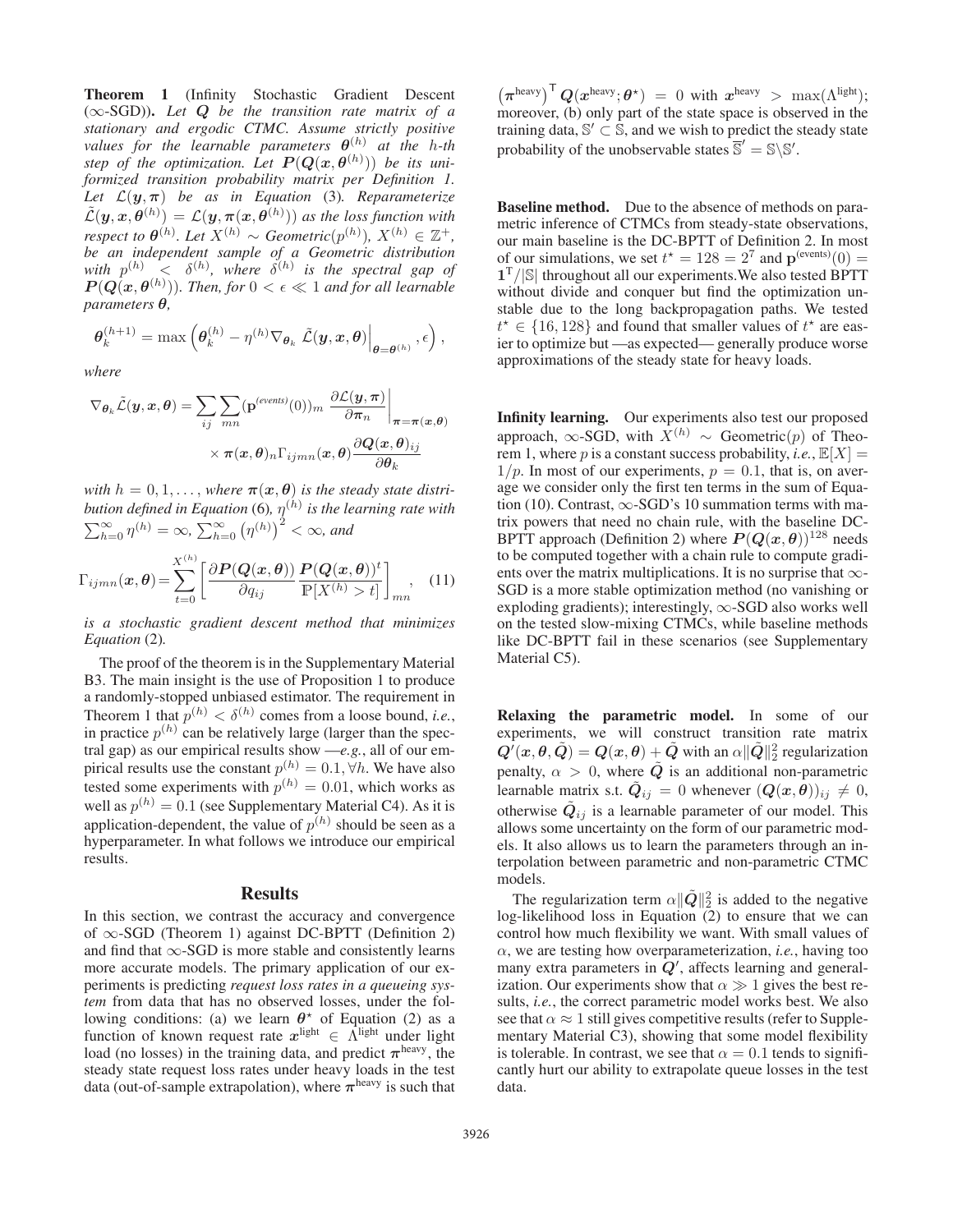Table 1: [MAPE] Simulation results showing MAPE/100 ((Mean Absolute Error)/(true value)) errors between predicted steady state and ground-truth for failure states in test data (heavy load). Training data collected under light loads and restricted observed states (queues zero and one). Mixing rates are determined by the spectral gaps  $\delta_n$  observed in training data over multiple time windows ( $n = 1, \ldots, 50$ ). With 95% confidence intervals.

|                                 | $\delta_n$ (spectral gap) | DC-BPTT $t^* = 16$                                                                         | DC-BPTT $t^* = 128$                           | $\infty$ -SGD ( $p = 0.1$ )                   |
|---------------------------------|---------------------------|--------------------------------------------------------------------------------------------|-----------------------------------------------|-----------------------------------------------|
| Testbed Emulation (Upper Trig.) | N/A                       | $1.43 \times 10^{1} \pm 0.00$                                                              | $1.88 \times 10^{1} \pm 0.00$                 | $9.33 \times 10^{-1} + 8.91 \times 10^{-2}$   |
| $M/M/1/K$ (fast-mix)            | [0.022, 0.043]            | $2.04 \times 10^{-1} \pm 2.86 \times 10^{-4}$                                              | $\pm 4.94 \times 10^{-3}$<br>1.32             | $1.18 \times 10^{-2} \pm 8.01 \times 10^{-3}$ |
| $M/M/1/K$ (slow-mix)            | [0.005, 0.008]            | $8.91 \times 10^3 \pm 2.02 \times 10^2$                                                    | $6.68 \times 10^{1} + 7.61$                   | $8.88 \times 10^{-1} + 1.48$                  |
| $M/M/m/m + r$                   | [0.013, 0.024]            | $4.11 \times 10^{-1} \pm 4.47 \times 10^{-2}$                                              | $4.01 \times 10^{-1} \pm 8.86 \times 10^{-2}$ | $1.52 \times 10^{-1} \pm 8.50 \times 10^{-2}$ |
| $M/M/M$ ultiple/ $K$            | [0.068, 0.096]            | $9.09 \times 10^{-1} \pm 1.20 \times 10^{-2}$ $4.03 \times 10^{1} \pm 6.74 \times 10^{-2}$ |                                               | $2.27 \times 10^{-1} \pm 1.47 \times 10^{-2}$ |
|                                 |                           |                                                                                            |                                               |                                               |

Table 2: [MSE] Simulation results showing MSE errors between predicted steady state and ground-truth for failure states in test data (heavy load). Training data collected under light loads and restricted observed states (queues zero and one). Mixing rates are determined by the spectral gaps  $\delta_n$  observed in training data over multiple time windows ( $n = 1, \ldots, 50$ ). With 95% confidence intervals.

|                                 | $\delta_n$ (spectral gap) | DC-BPTT $t^* = 16$                                                                          | DC-BPTT $t^* = 128$                                                                         | $\infty$ -SGD ( $p = 0.1$ )                   |
|---------------------------------|---------------------------|---------------------------------------------------------------------------------------------|---------------------------------------------------------------------------------------------|-----------------------------------------------|
| Testbed Emulation (Upper Trig.) | N/A                       | $4.80 \times 10^{-1} + 0.00$                                                                | $8.45 \times 10^{-1} + 0.00$                                                                | $2.41\times 10^{-3} \pm 5.20\times 10^{-4}$   |
| $M/M/1/K$ (fast-mix)            | [0.022, 0.043]            | $6.81 \times 10^{-3} \pm 1.99 \times 10^{-5}$ $2.45 \times 10^{-1} \pm 1.84 \times 10^{-3}$ |                                                                                             | $4.98 \times 10^{-5} + 5.37 \times 10^{-5}$   |
| $M/M/1/K$ (slow-mix)            | [0.005, 0.008]            |                                                                                             | $1.14 \times 10^{-2} \pm 1.54 \times 10^{-4}$ $4.84 \times 10^{-4} \pm 1.99 \times 10^{-4}$ | $9.36 \times 10^{-4} \pm 1.58 \times 10^{-3}$ |
| $M/M/m/m + r$                   | [0.013, 0.024]            | $4.25 \times 10^{-2} \pm 7.25 \times 10^{-3}$ $2.87 \times 10^{-2} \pm 1.09 \times 10^{-2}$ |                                                                                             | $6.65 \times 10^{-3} \pm 5.61 \times 10^{-3}$ |
| $M/M/M$ ultiple/ $K$            | [0.068, 0.096]            | $8.97 \times 10^{-3} \pm 1.24 \times 10^{-4}$ $6.84 \times 10^{-1} \pm 1.99 \times 10^{-3}$ |                                                                                             | $5.34 \times 10^{-4} \pm 8.23 \times 10^{-5}$ |
|                                 |                           |                                                                                             |                                                                                             |                                               |

#### Testbed Experiments

We now contrast DC-BPTT against ∞-SGD in a real-world testbed emulating a Voice-over-LTE (VoLTE) system in a wireless cellular network. The testbed is configured as a single server with a waiting queue of size  $K = 20$ . The training data (86 time windows) is generated under light loads (with mean 7.7 and median 3 call losses) and the test data (137 time windows) under heavy loads (with mean 135.2 and median 254 call losses). *Moreover, we also restrict the observations in the training data,*  $\mathbb{S}' \subset \mathbb{S}$ *, to queue sizes one and two, estimated from the request processing delays collected at the clients.* We define  $Q(x; \theta)$  symbolically using Pytorch's autodiff function (Paszke et al. 2017). The Supplementary Material C1 contains the details of our experimental setup and methodology. We study two parametric  $Q(x, \theta)$ models:

*(A) M/M/1/*K *model:* We start with arguably the most fundamental CTMC parametric model of a queueing system, the  $M/M/1/K$  queue with a single server and a single queue of size  $K = 21$ , which can hold up to 20 requests waiting for service. The queue can be described by a CTMC  $Q(x_m, \theta^*)$ , where service requests arrive according to a Poisson process with request rate  $x_m$  assumed constant over time window m —the length of a time window is the minimum time resolution of our logs (one second). If a new request arrives when the queue is full, it is dropped by the server. Service times are exponentially distributed with rate  $\theta^*$ , assumed constant —the service rate capacity of the system. We assume  $K$  is known. The request call rate  $x_m$  at time window n is known while  $\theta$  is the only parameter that needs to be learned. The system is assumed in steady state even over short time windows.

*(B) Upper Triangular model:* Since it is difficult to fit a real system with an exact CTMC queueing model, we consider an embedded birth-death process  $Q(x_m; \theta^*)$ , called *Upper Triangular model*, which sets the upper triangular

portion of  $Q$  to  $x_m$  in the upper diagonal and zeros everywhere else. This model (setting the upper triangular to zeros) indicates that only a client request can increase the queue size. The lower triangular part of *Q* is populated with different parameters that we will learn, which implies learning  $|\theta^*| = |\mathbb{S}|(|\mathbb{S}| - 1)/2$  parameters for a CTMC with  $|\mathbb{S}|$ states. The learnable parameters  $\theta$  are initialized with zeros and learned with either DC-BPTT or  $\infty$ -SGD. We also know the maximum queue size  $K = 21$  as in the M/M/1/K scenario. Since we want to predict overload, we add a new state to represent that case. Any arrival after reaching the last state, when the current queue size is  $K$ , will force the system to transit to this overload state. Thus, we have  $|\mathbb{S}| = K + 2$ .

Results. Figure 1a shows the mean absolute percentage error (MAPE) between the predicted call drop probability (given the call request rate) and the true call drop probability in the test data under heavy loads, for the upper triangular and M/M/1/K parametric model learned with  $\infty$ -SGD. The *Upper Triangular* model achieves much lower test mean squared error (MSE) (2.57 ×  $10^{-3} \pm 5.75 \times 10^{-4}$ ) corresponding to MAPE of about 80% to 100% over test call drop probabilities in the range [0.0045, 0.1629], *i.e.*, it more accurately extrapolates the training data (light loads, just observing queues of size one and two) to the test (heavy loads, full queue). The M/M/1/K parametric model is too simple and performs poorly with test MAPE of 449% (test MSE is reasonable at  $7.78 \times 10^{-2}$ ).

We also investigate the transition rate matrix learned by upper triangular model in Figure 1c. We note that the learned queue is quite similar to an  $M/M/1/K$ , but the service rate is decreasing as the queue size is increasing. Surprisingly, this is a real phenomenon when real systems start to become overloaded (Jain and Ramakrishnan 1988). We also see some *reset* transitions, where the system goes from a full queue to a nearly empty queue. Finally, Figure 1b shows that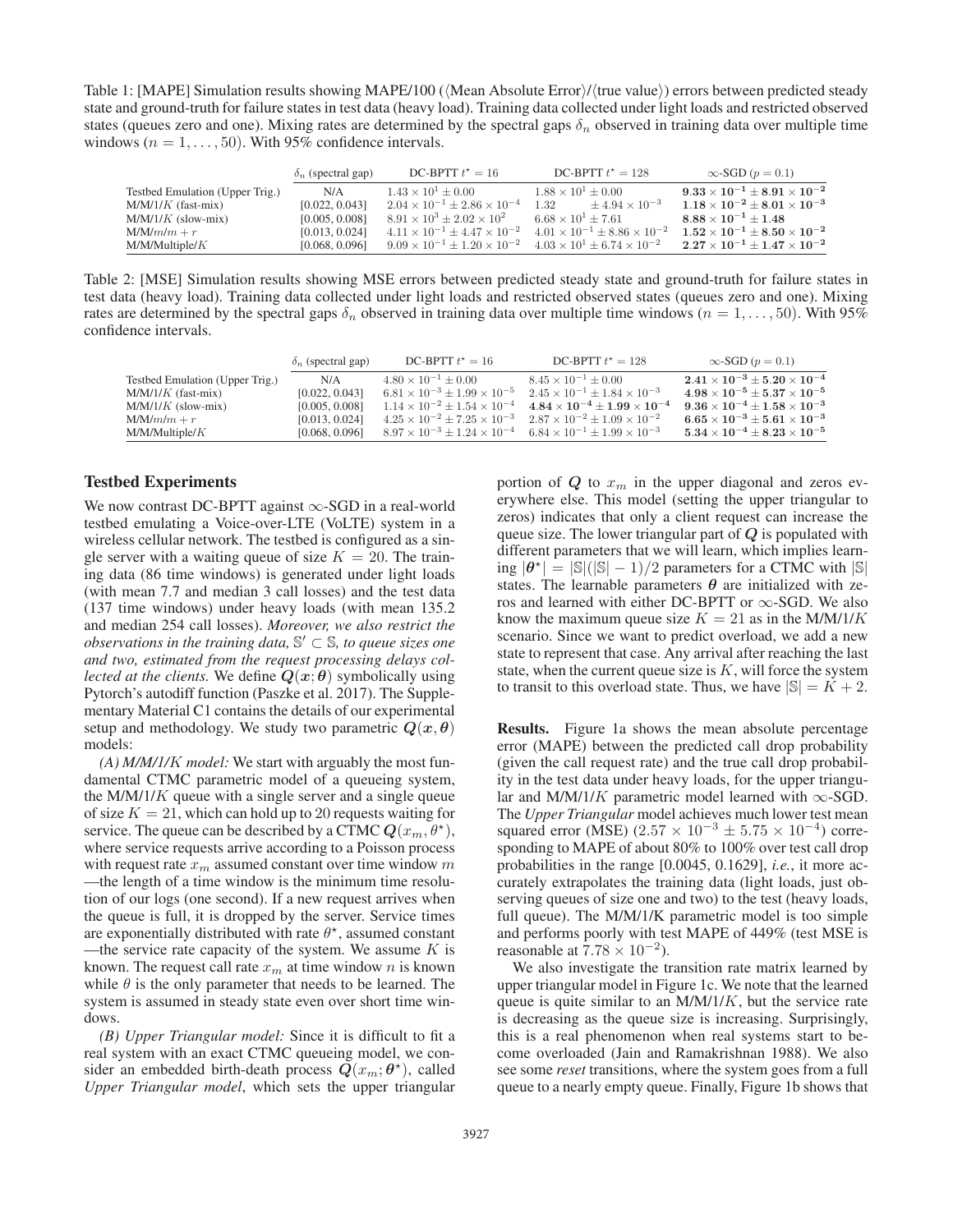

(a) (Training curves) Effect of parametric models on test MAPE (learned with ∞- SGD).



(b) (Training curves) Effect of learning methods on test MAPE of upper triangular model.



(c)  $Q(x, \theta^*)$  learned by *upper triangular* model with  $\infty$ -SGD. Upper triangular  $(x)$ is removed or shows zeros, lower triangular shows  $\boldsymbol{\theta}^{\star}$ .

Figure 1: Real-world experiment results on VoLTE testbed. (a-b) Test error (MAPE) of unseeing failure state —here, *groundtruth* of dropped call probability— under heavy load (while training under light loads), as a function of training epochs. In these plots we verify the better generalization and stability of ∞-SGD. (a) Shows that more flexible *Upper Triangular* parametric model has much smaller (near-zero) test error than the more strict M/M/1/K parametric model. (b) Shows that  $\infty$ -SGD significantly outperforms DC-BPTT (which fails to learn). (c) Learned  $Q(x, \theta^*)$  by the upper triangular parametric model with ∞-SGD, showing an emergent block structure.

only  $\infty$ -SGD can learn the *Q* of the upper triangular model —which has  $|\mathbb{S}|(|\mathbb{S}| - 1)/2 = 210$  parameters—, while DC-BPTT has vanishing gradients for both  $t^* \in \{16, 128\}$  —we note that  $t^* = 16$  has a smaller loss than  $t^* = 128$  Finally note that  $t^* = 16$  has a smaller loss than  $t^* = 128$ . Finally, Tables 1 and 2 reaches the obvious conclusion that  $\infty$ -SGD Tables 1 and 2 reaches the obvious conclusion that  $\infty$ -SGD learns significantly better models for extrapolation over the test data than DC-BPTT.

In what follows we explore the differences between DC-BPTT and  $\infty$ -SGD in synthetic experiments.

#### Synthetic Experiments

We now turn our attention to simulations. Due to space limitations, we give a succinct description of the experiments, relegating details and additional results to Supplementary Materials C2, C3, C4, and C5.

*Birth-death queues:* We start with arguably the most fundamental parametric CTMC queueing system, the diagonal structure of the *birth-death process*. The birth-death process approximates a number of queueing systems, such as the  $M/M/1/K$  queue with a single queue of size K and a single server, and the M/M/m/K queue with  $m$  servers that has been used to approximate cloud services (Yang et al. 2009; Khazaei, Misic, and Misic 2012). Since queue size  $K$  must be larger than  $m$  to support all servers, the M/M/m/K queue is typically denoted as  $M/M/m/m + r$ , where  $r \ge 0$ .

Training and testing data. Structures used to simulate data are provided in Supplementary Material A3. We predefine the service rates ( $\theta^* = 25$  for M/M/1/K (slow-mix and fast-mix),  $\theta^* = 5$  for M/M/5/5+r,  $\theta^* = (15, 10, 5)$ for M/M/Multiple/K) and queue sizes  $K = 20$  ( $r = 15$ ), then at each time window in the training data we sample a request rate uniformly in the interval  $x \in [11, 15]$  (light load), except for M/M/1/K slow-mix  $x \in [21, 30]$  (to decrease the spectral gap). At test time, in the test data, we sample a request rate uniformly in the interval  $x \in [31, 60]$ (heavy load), except for M/M/1/K slow-mix  $x \in [11, 40]$  (to decrease the spectral gap). We assume we *only* observe the

queue size if it is empty or it has exactly one request, *i.e.*,  $\mathbb{S}' = \{0, 1\}$ . This emulates a common trend in logging critical infrastructure systems, where logging stops as soon as the server load is non-trivial (Newman 2017). We also have extra results with different transition rates (in an easier task where  $\infty$ -SGD does even better) and more details on our training and test data generation in Supplementary Materials C2 and C5.

Results. Our goal is to predict the request loss probability against ground-truth under a range of both heavy and lighter loads, while training under a narrow range of light loads. In the M/M/1/K and M/M/m/m+r simulations, the training data consists of the aggregate frequencies observed for queue sizes zero and one during one second, along with the request rate. For  $M/M/Multi$  aggregate frequencies for queue sizes zero to three are observed.

Tables 1 and 2 compare the extrapolation error of DC-BPTT and  $\infty$ -SGD in our synthetic experiment using MAPE and MSE errors, respectively. Our approach,  $\infty$ -SGD, is consistently better than DC-BPTT over all simulations and on both error metrics (MAPE and MSE). For a slow-mixing M/M/1/K,  $\infty$ -SGD extrapolation MAPE error is 1/100-th of DC-BPTT MAPE error, considering the confidence interval. In some of the scenarios, DC-BPTT finds gradient vanishing problems (failing to learn) giving very large errors (see training curves in Supplementary Material C5), while ∞-SGD never fails to obtain gradients that can reduce the loss during the optimization.

MAPE result shows that  $t^* \leq 128$  is not enough to the slow-mixing chain in steady state. Success in MSE see the slow-mixing chain in steady state. Success in MSE for slow mixing while failing in MAPE shows that DC-BPTT has trouble learning parametric CTMCs well enough to predict out-of-sample (extrapolated) target states that have small probabilities. Moreover, DC-BPTT  $t^* = 16$  tends to achieve lower errors (both MAPE and MSE) than DC-BPTT achieve lower errors (both MAPE and MSE) than DC-BPTT  $t^* = 128$  in the M/M/1/K fast mixing scenarios.<br>We now look at ground-truth  $\theta^*$  parameters

We now look at ground-truth  $\theta^*$  parameters and their